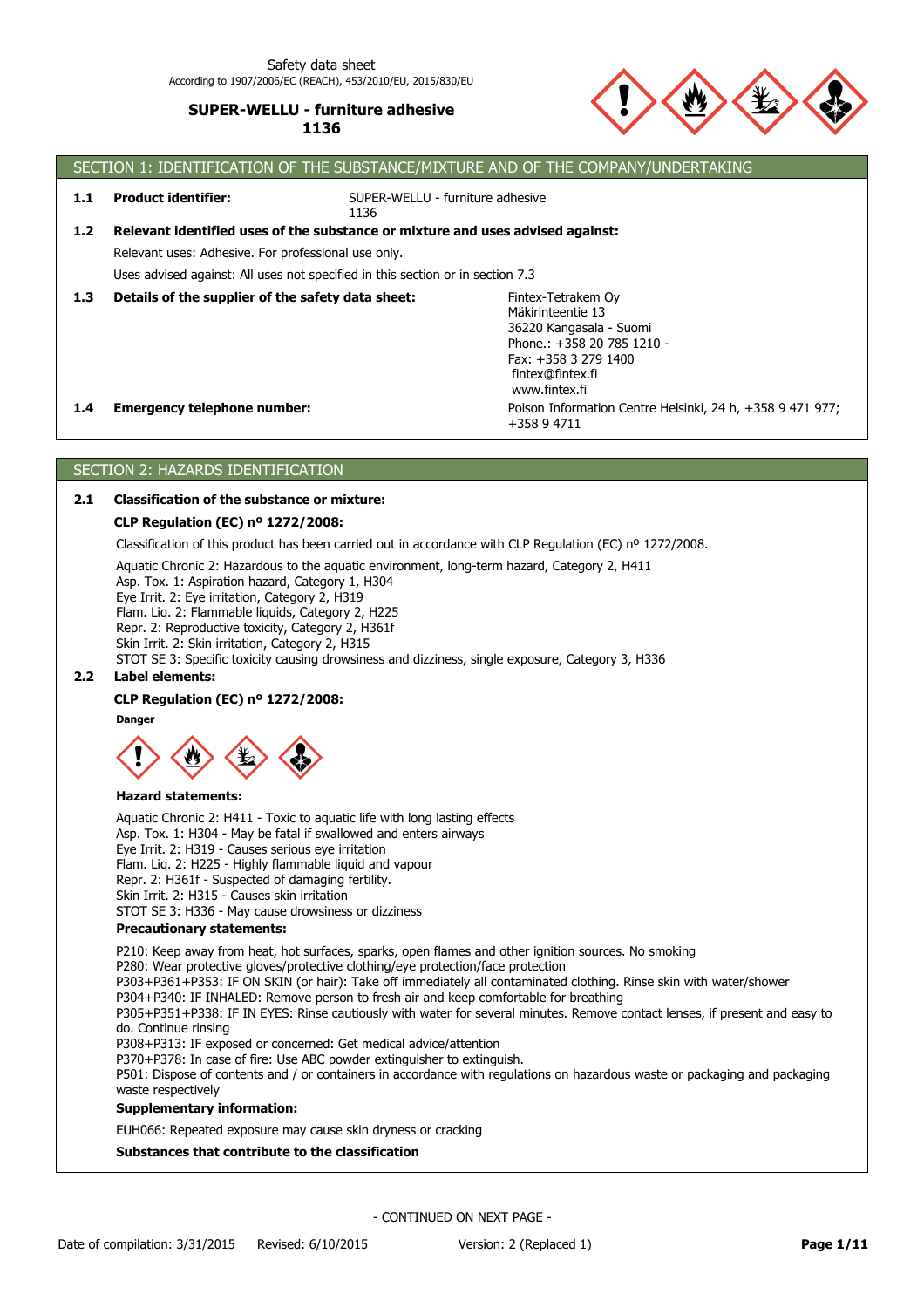

# SECTION 2: HAZARDS IDENTIFICATION (continued)

Solvent naphtha (petroleum), hydrotreated light naphthenic, < 0,1 % EINECS 200-753-7; Solvent naphtha (petroleum), < 0.1 % EC 200-753-7; Acetone; Naphtha (petroleum), hydrotreated light naphthenic, < 0,1 % EINECS 200-753-7 (contains n-hexan 45 vol-%)

#### **2.3 Other hazards:**

Non-applicable

# SECTION 3: COMPOSITION/INFORMATION ON INGREDIENTS

#### **3.1 Substance:**

Non-applicable

## **3.2 Mixture:**

#### **Chemical description:** Mixture composed of resins in solvents

#### **Components:**

In accordance with Annex II of Regulation (EC) nº1907/2006 (point 3), the product contains:

| <b>Identification</b>                                                                           |                                                                                          | Chemical name/Classification<br>Concentration                                                                                                     |           |            |  |
|-------------------------------------------------------------------------------------------------|------------------------------------------------------------------------------------------|---------------------------------------------------------------------------------------------------------------------------------------------------|-----------|------------|--|
| CAS:<br>92062-15-2<br>EC:<br>295-529-9                                                          | Solvent naphtha (petroleum), hydrotreated light naphthenic, < 0,1 % EINECS 200-<br>753-7 | ATP ATP01                                                                                                                                         |           |            |  |
| Index: Non-applicable<br>REACH: Non-applicable                                                  | Regulation 1272/2008                                                                     | Aquatic Chronic 2: H411; Asp. Tox. 1: H304; Flam. Lig. 2: H225; Skin Irrit. 2:<br>H315; STOT SE 3: H336 - Danger                                  |           | $20 - 40%$ |  |
| CAS:<br>64742-89-8                                                                              |                                                                                          | Solvent naphtha (petroleum), $< 0.1$ % EC 200-753-7                                                                                               | ATP ATP01 |            |  |
| EC:<br>265-192-2<br>Index: 649-267-00-0<br>REACH: 01-2119471306-40-XXXX                         | Regulation 1272/2008                                                                     | Aquatic Chronic 2: H411; Asp. Tox. 1: H304; Flam. Lig. 2: H225; Skin Irrit. 2:<br>H315; STOT SE 3: H336 - Danger                                  |           | $20 - 40%$ |  |
| CAS:<br>67-64-1                                                                                 | Acetone                                                                                  |                                                                                                                                                   | ATP CLP00 |            |  |
| EC:<br>200-662-2<br>Index: 606-001-00-8<br>REACH: 01-2119471330-49-XXXX                         | Regulation 1272/2008                                                                     | Eye Irrit. 2: H319; Flam. Lig. 2: H225; STOT SE 3: H336 - Danger                                                                                  |           | $10 - 20%$ |  |
| CAS:<br>64742-49-0<br>EC:<br>Non-applicable                                                     | (contains n-hexan 45 vol-%)                                                              | Naphtha (petroleum), hydrotreated light naphthenic, < 0,1 % EINECS 200-753-7                                                                      | ATP ATP01 |            |  |
| Index: Non-applicable<br>REACH: Non-applicable                                                  | Regulation 1272/2008                                                                     | Aquatic Chronic 2: H411; Asp. Tox. 1: H304; Flam. Lig. 2: H225; Repr. 2: H361f;<br>Skin Irrit. 2: H315; STOT RE 2: H373; STOT SE 3: H336 - Danger |           | $5 - 10%$  |  |
| To obtain more information on the risk of the substances consult sections 8, 11, 12, 15 and 16. |                                                                                          |                                                                                                                                                   |           |            |  |

## SECTION 4: FIRST AID MEASURES

#### **4.1 Description of first aid measures:**

The symptoms resulting from intoxication can appear after exposure, therefore, in case of doubt, seek medical attention for direct exposure to the chemical product or persistent discomfort, showing the SDS of this product.

## **By inhalation:**

Remove the person affected from the area of exposure, provide with fresh air and keep at rest. In serious cases such as cardiorespiratory failure, artificial resuscitation techniques will be necessary (mouth to mouth resuscitation, cardiac massage, oxygen supply, etc.) requiring immediate medical assistance.

## **By skin contact:**

Remove contaminated clothing and footwear, rinse skin or shower the person affected if appropriate with plenty of cold water and neutral soap. In serious cases see a doctor. If the product causes burns or freezing, clothing should not be removed as this could worsen the injury caused if it is stuck to the skin. If blisters form on the skin, these should never be burst as this will increase the risk of infection.

#### **By eye contact:**

Rinse eyes thoroughly with lukewarm water for at least 15 minutes. Do not allow the person affected to rub or close their eyes. If the injured person uses contact lenses, these should be removed unless they are stuck to the eyes, as this could cause further damage. In all cases, after cleaning, a doctor should be consulted as quickly as possible with the SDS of the product.

# **By ingestion/aspiration:**

Request medical assistance immediately, showing the SDS of this product. Do not induce vomiting, but if it does happen keep the head down to avoid aspiration. In the case of loss of consciousness do not administrate anything orally unless supervised by a doctor. Rinse out the mouth and throat, as they may have been affected during ingestion. Keep the person affected at rest.

# **4.2 Most important symptoms and effects, both acute and delayed:**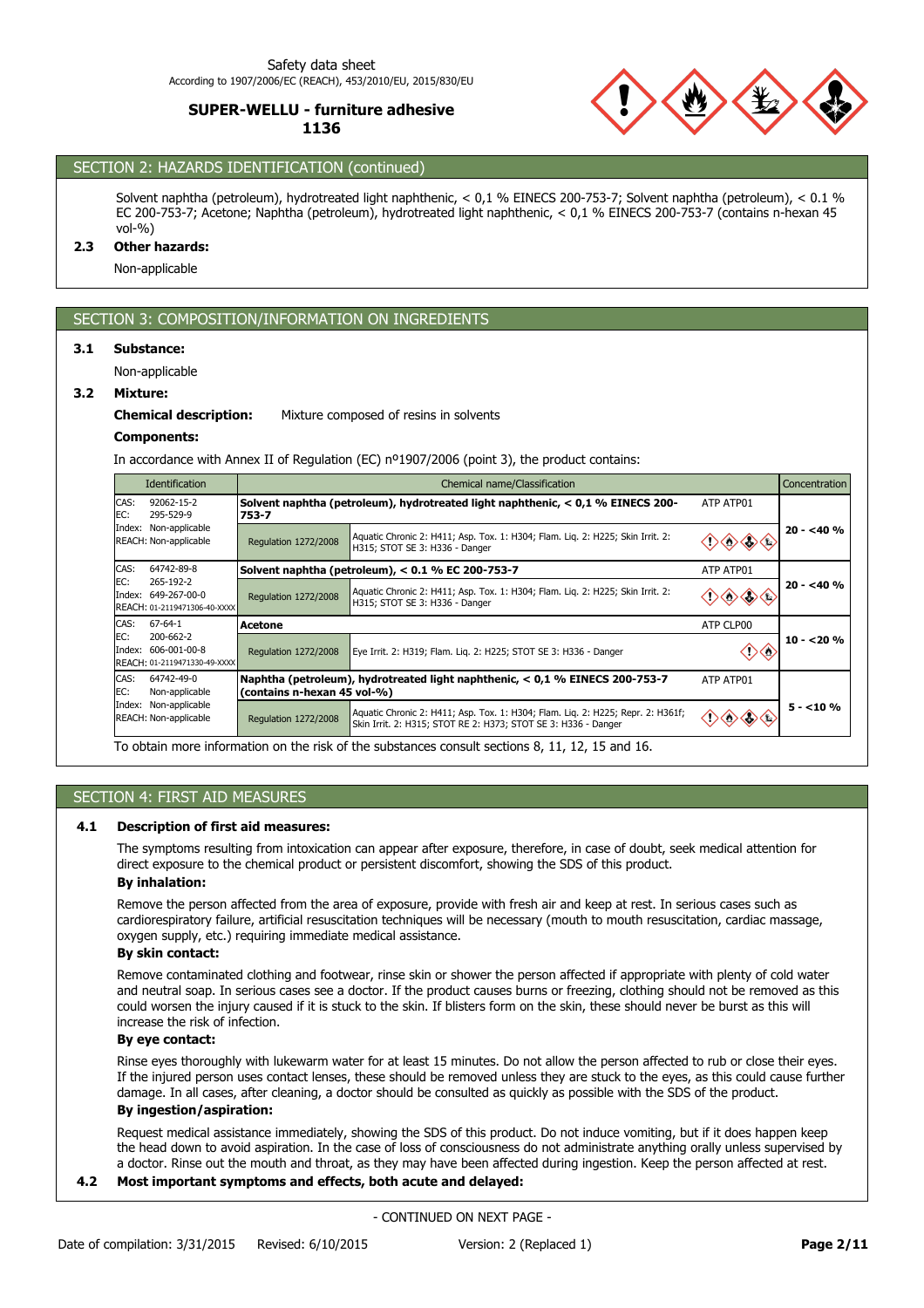#### Safety data sheet According to 1907/2006/EC (REACH), 453/2010/EU, 2015/830/EU

# **SUPER-WELLU - furniture adhesive 1136**



# SECTION 4: FIRST AID MEASURES (continued)

Acute and delayed effects are indicated in sections 2 and 11.

## **4.3 Indication of any immediate medical attention and special treatment needed:**

Non-applicable

## SECTION 5: FIREFIGHTING MEASURES

### **5.1 Extinguishing media:**

If possible use polyvalent powder fire extinguishers (ABC powder), alternatively use foam or carbon dioxide extinguishers (CO2). IT IS RECOMMENDED NOT to use tap water as an extinguishing agent.

## **5.2 Special hazards arising from the substance or mixture:**

As a result of combustion or thermal decomposition reactive sub-products are created that can become highly toxic and, consequently, can present a serious health risk.

## **5.3 Advice for firefighters:**

Depending on the magnitude of the fire it may be necessary to use full protective clothing and individual respiratory equipment. Minimum emergency facilities and equipment should be available (fire blankets, portable first aid kit,...) in accordance with Directive 89/654/EC.

#### **Additional provisions:**

Act in accordance with the Internal Emergency Plan and the Information Sheets on actions to take after an accident or other emergencies. Destroy any source of ignition. In case of fire, refrigerate the storage containers and tanks for products susceptible to inflammation, explosion or BLEVE as a result of high temperatures. Avoid spillage of the products used to extinguish the fire into an aqueous medium.

## SECTION 6: ACCIDENTAL RELEASE MEASURES

#### **6.1 Personal precautions, protective equipment and emergency procedures:**

Isolate leaks provided that there is no additional risk for the people performing this task. Evacuate the area and keep out those without protection. Personal protection equipment must be used against potential contact with the spilt product (See section 8). Above all prevent the formation of any vapour-air flammable mixtures, through either ventilation or the use of an inertization agent. Destroy any source of ignition. Eliminate electrostatic charges by interconnecting all the conductive surfaces on which static electricity could form, and also ensuring that all surfaces are connected to the ground.

#### **6.2 Environmental precautions:**

Avoid at all cost any type of spillage into an aqueous medium. Contain the product absorbed appropriately in hermetically sealed containers. Notify the relevant authority in case of exposure to the general public or the environment.

#### **6.3 Methods and material for containment and cleaning up:**

It is recommended:

Absorb the spillage using sand or inert absorbent and move it to a safe place. Do not absorb in sawdust or other combustible absorbents. For any concern related to disposal consult section 13.

#### **6.4 Reference to other sections:**

See sections 8 and 13.

## SECTION 7: HANDLING AND STORAGE

### **7.1 Precautions for safe handling:**

A.- Precautions for safe manipulation

Comply with the current legislation concerning the prevention of industrial risks. Keep containers hermetically sealed. Control spills and residues, destroying them with safe methods (section 6). Avoid leakages from the container. Maintain order and cleanliness where dangerous products are used.

B.- Technical recommendations for the prevention of fires and explosions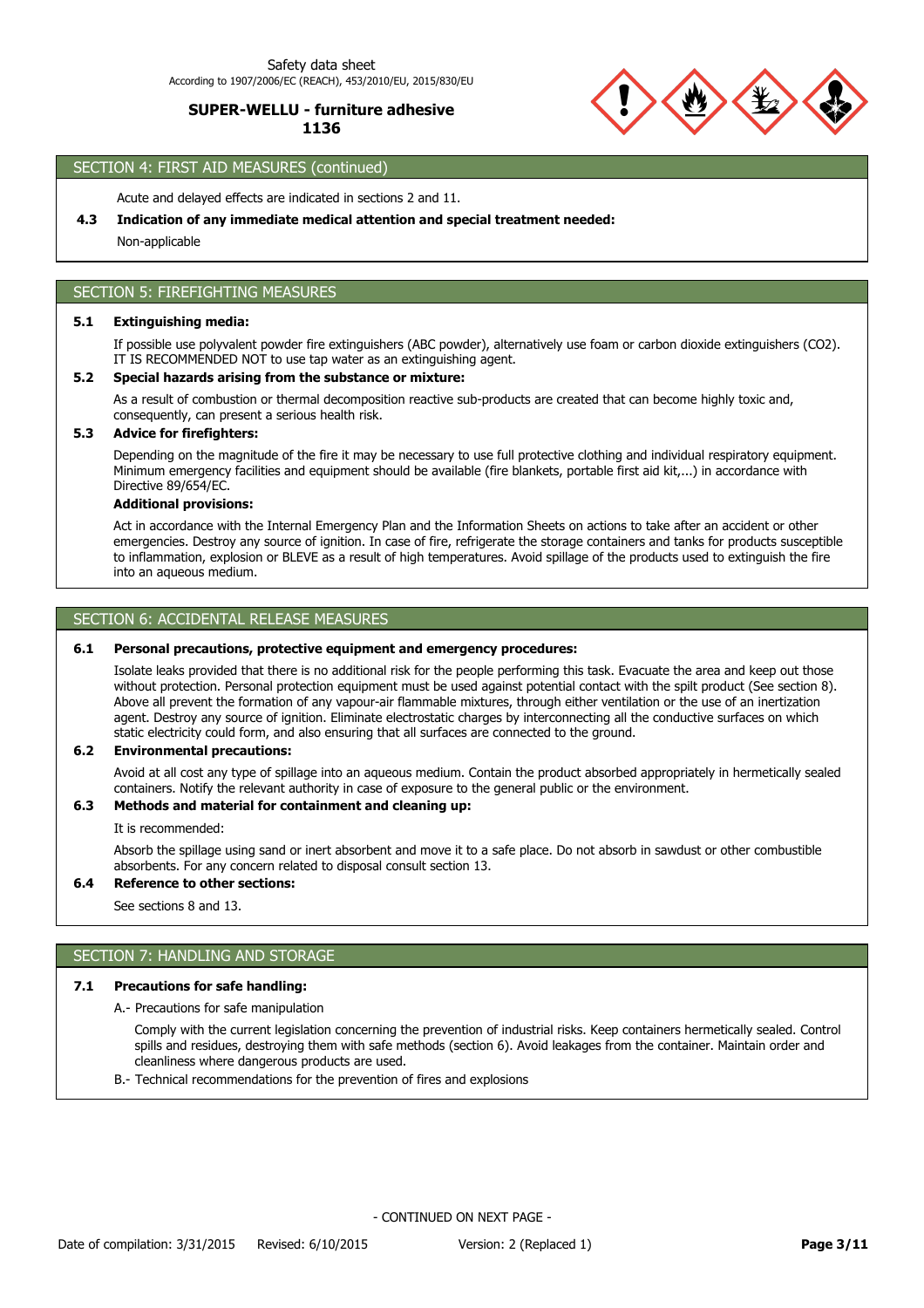

# SECTION 7: HANDLING AND STORAGE (continued)

Transfer in well ventilated areas, preferably through localized extraction. Fully control sources of ignition (mobile phones, sparks,…) and ventilate during cleaning operations. Avoid the existence of dangerous atmospheres inside containers, applying inertization systems where possible. Transfer at a slow speed to avoid the creation of electrostatic charges. Against the possibility of electrostatic charges: ensure a perfect equipotential connection, always use groundings, do not wear work clothes made of acrylic fibres, preferably wearing cotton clothing and conductive footwear. Comply with the essential security requirements for equipment and systems defined in Directive 94/9/EC (ATEX 100) and with the minimum requirements for protecting the security and health of workers under the selection criteria of Directive 1999/92/EC (ATEX 137). Consult section 10 for conditions and materials that should be avoided.

C.- Technical recommendations to prevent ergonomic and toxicological risks

PREGNANT WOMEN SHOULD NOT BE EXPOSED TO THIS PRODUCT. Transfer in fixed places that comply with the necessary security conditions (emergency showers and eyewash stations in close proximity), using personal protection equipment, especially on the hands and face (See section 8). Limit manual transfers to containers of small amounts. Do not eat or drink during the process, washing hands afterwards with suitable cleaning products.

D.- Technical recommendations to prevent environmental risks

Due to the danger of this product for the environment it is recommended to use it within an area containing contamination control barriers in case of spillage, as well as having absorbent material in close proximity.

## **7.2 Conditions for safe storage, including any incompatibilities:**

A.- Technical measures for storage

Maximum Temp.: 30 °C Minimum Temp.: 5 °C

Maximum time: 6 Months

B.- General conditions for storage

Avoid sources of heat, radiation, static electricity and contact with food. For additional information see subsection 10.5

#### **7.3 Specific end use(s):**

Except for the instructions already specified it is not necessary to provide any special recommendation regarding the uses of this product.

# SECTION 8: EXPOSURE CONTROLS/PERSONAL PROTECTION

## **8.1 Control parameters:**

Substances whose occupational exposure limits have to be monitored in the work environment

| Identification<br><b>Environmental limits</b> |                     |         |                        |
|-----------------------------------------------|---------------------|---------|------------------------|
| Acetone                                       | IOELV (8h)          | 500 ppm | 1210 mg/m <sup>3</sup> |
| CAS: 67-64-1                                  | <b>IOELV (STEL)</b> |         |                        |
| EC: 200-662-2                                 | Year                | 2015    |                        |

#### **DNEL (Workers):**

|                       |                   | Short exposure |                       | Long exposure          |                |
|-----------------------|-------------------|----------------|-----------------------|------------------------|----------------|
| <b>Identification</b> |                   | Systemic       | Local                 | Systemic               | Local          |
| Acetone               | Oral              | Non-applicable | Non-applicable        | Non-applicable         | Non-applicable |
| CAS: 67-64-1          | Dermal            | Non-applicable | Non-applicable        | $186 \text{ mg/kg}$    | Non-applicable |
| EC: 200-662-2         | <b>Inhalation</b> | Non-applicable | $2420 \text{ mg/m}^3$ | 1210 mg/m <sup>3</sup> | Non-applicable |

#### **DNEL (General population):**

|                       |            | Short exposure |                | Long exposure        |                |
|-----------------------|------------|----------------|----------------|----------------------|----------------|
| <b>Identification</b> |            | Systemic       | Local          | Systemic             | Local          |
| Acetone               | Oral       | Non-applicable | Non-applicable | 62 mg/kg             | Non-applicable |
| CAS: 67-64-1          | Dermal     | Non-applicable | Non-applicable | 62 mg/kg             | Non-applicable |
| EC: 200-662-2         | Inhalation | Non-applicable | Non-applicable | $200 \text{ mg/m}^3$ | Non-applicable |

**PNEC:**

| <b>Identification</b> |              |                    |                         |                      |
|-----------------------|--------------|--------------------|-------------------------|----------------------|
| Acetone               | <b>STP</b>   | $100 \text{ mg/L}$ | Fresh water             | $10.6$ mg/L          |
| CAS: 67-64-1          | Soil         | 29.5 mg/kg         | Marine water            | $1.06$ mg/L          |
| EC: 200-662-2         | Intermittent | $21 \text{ mg/L}$  | Sediment (Fresh water)  | 30.4 mg/kg           |
|                       | Oral         | Non-applicable     | Sediment (Marine water) | $3.04 \text{ mg/kg}$ |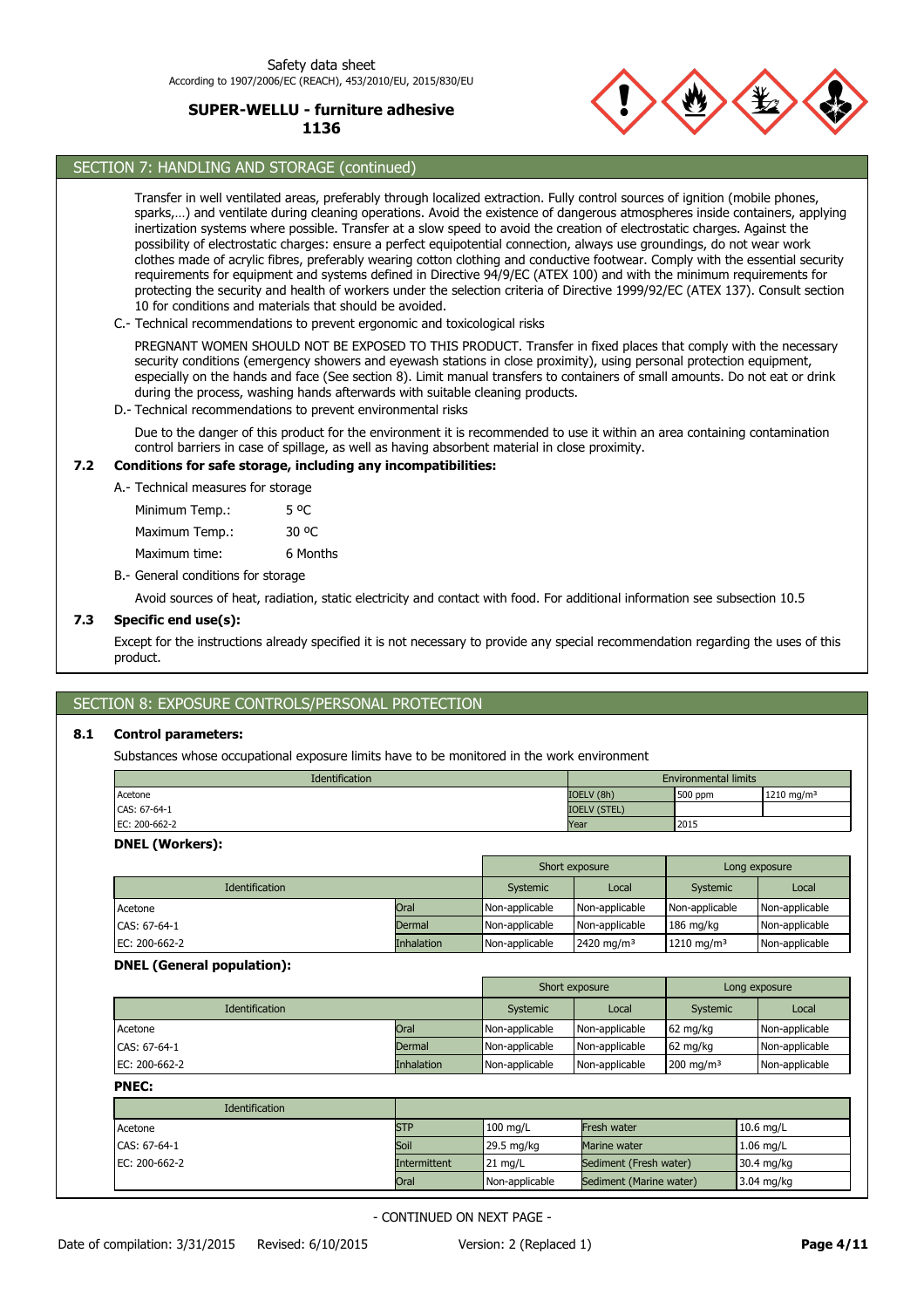

# SECTION 8: EXPOSURE CONTROLS/PERSONAL PROTECTION (continued)

## **8.2 Exposure controls:**

A.- General security and hygiene measures in the work place

As a preventative measure it is recommended to use basic Personal Protection Equipment, with the corresponding <<CE marking>> in accordance with Directive 89/686/EC. For more information on Personal Protection Equipment (storage, use, cleaning, maintenance, class of protection,…) consult the information leaflet provided by the manufacturer. For more information see subsection 7.1.

All information contained herein is a recommendation which needs some specification from the labour risk prevention services as it is not known whether the company has additional measures at its disposal.

B.- Respiratory protection

|                                       | Pictogram                                       |  | PPE                                                                                                          | Labelling                             |  | <b>CEN Standard</b>                                                                                                                                   |  | Remarks                                                                                                                                                                                                        |
|---------------------------------------|-------------------------------------------------|--|--------------------------------------------------------------------------------------------------------------|---------------------------------------|--|-------------------------------------------------------------------------------------------------------------------------------------------------------|--|----------------------------------------------------------------------------------------------------------------------------------------------------------------------------------------------------------------|
|                                       | Mandatory<br>respiratory tract<br>protection    |  | Filter mask for gases and<br>vapours                                                                         |                                       |  | EN 405:2001+A1:2009                                                                                                                                   |  | Replace when there is a taste or smell of the<br>contaminant inside the face mask. If the<br>contaminant comes with warnings it is<br>recommended to use isolation equipment.                                  |
| C.- Specific protection for the hands |                                                 |  |                                                                                                              |                                       |  |                                                                                                                                                       |  |                                                                                                                                                                                                                |
|                                       | Pictogram                                       |  | <b>PPE</b>                                                                                                   | Labelling                             |  | <b>CEN Standard</b>                                                                                                                                   |  | Remarks                                                                                                                                                                                                        |
|                                       | Mandatory hand<br>protection                    |  | NON-disposable chemical<br>protective gloves                                                                 |                                       |  | EN 374-1:2003<br>EN 374-3:2003/AC:2006<br>EN 420:2003+A1:2009                                                                                         |  | The Breakthrough Time indicated by the<br>manufacturer must exceed the period during which<br>the product is being used. Do not use protective<br>creams after the product has come into contact<br>with skin. |
|                                       | D.- Ocular and facial protection                |  |                                                                                                              |                                       |  |                                                                                                                                                       |  |                                                                                                                                                                                                                |
|                                       | Pictogram                                       |  | PPE                                                                                                          | Labelling                             |  | <b>CEN Standard</b>                                                                                                                                   |  | <b>Remarks</b>                                                                                                                                                                                                 |
|                                       | Mandatory face<br>protection                    |  | Face mask                                                                                                    |                                       |  | EN 166:2001<br>EN 167:2001<br>EN 168:2001<br>EN ISO 4007:2012                                                                                         |  | Clean daily and disinfect periodically according to<br>the manufacturer's instructions. Use if there is a<br>risk of splashing.                                                                                |
|                                       |                                                 |  |                                                                                                              |                                       |  |                                                                                                                                                       |  |                                                                                                                                                                                                                |
|                                       | E.- Bodily protection                           |  |                                                                                                              |                                       |  |                                                                                                                                                       |  |                                                                                                                                                                                                                |
|                                       | Pictogram                                       |  | PPE                                                                                                          | Labelling                             |  | <b>CEN Standard</b>                                                                                                                                   |  | <b>Remarks</b>                                                                                                                                                                                                 |
|                                       | Mandatory complete<br>body protection           |  | Disposable clothing for<br>protection against chemical<br>risks, with antistatic and<br>fireproof properties |                                       |  | EN 1149-1,2,3<br>EN 13034:2005+A1:2009<br>EN ISO 13982-<br>1:2004/A1:2010<br>EN ISO 6529:2001<br>EN ISO 6530:2005<br>EN ISO 13688:2013<br>EN 464:1994 |  | For professional use only. Clean periodically<br>according to the manufacturer's instructions.                                                                                                                 |
|                                       | Mandatory foot                                  |  | Safety footwear for<br>protection against chemical<br>risk, with antistatic and heat<br>resistant properties |                                       |  | EN 13287:2008<br>EN ISO 20345:2011<br>EN 13832-1:2006                                                                                                 |  | Replace boots at any sign of deterioration.                                                                                                                                                                    |
|                                       | protection<br>F.- Additional emergency measures |  |                                                                                                              |                                       |  |                                                                                                                                                       |  |                                                                                                                                                                                                                |
|                                       | <b>Emergency measure</b>                        |  |                                                                                                              | <b>Standards</b>                      |  | <b>Emergency measure</b>                                                                                                                              |  | <b>Standards</b>                                                                                                                                                                                               |
|                                       | Emergency shower                                |  |                                                                                                              | <b>ANSI Z358-1</b><br>ISO 3864-1:2002 |  | Eyewash stations                                                                                                                                      |  | DIN 12 899<br>ISO 3864-1:2002                                                                                                                                                                                  |

In accordance with the community legislation for the protection of the environment it is recommended to avoid environmental spillage of both the product and its container. For additional information see subsection 7.1.D

#### SECTION 9: PHYSICAL AND CHEMICAL PROPERTIES

\*Not relevant due to the nature of the product, not providing information property of its hazards.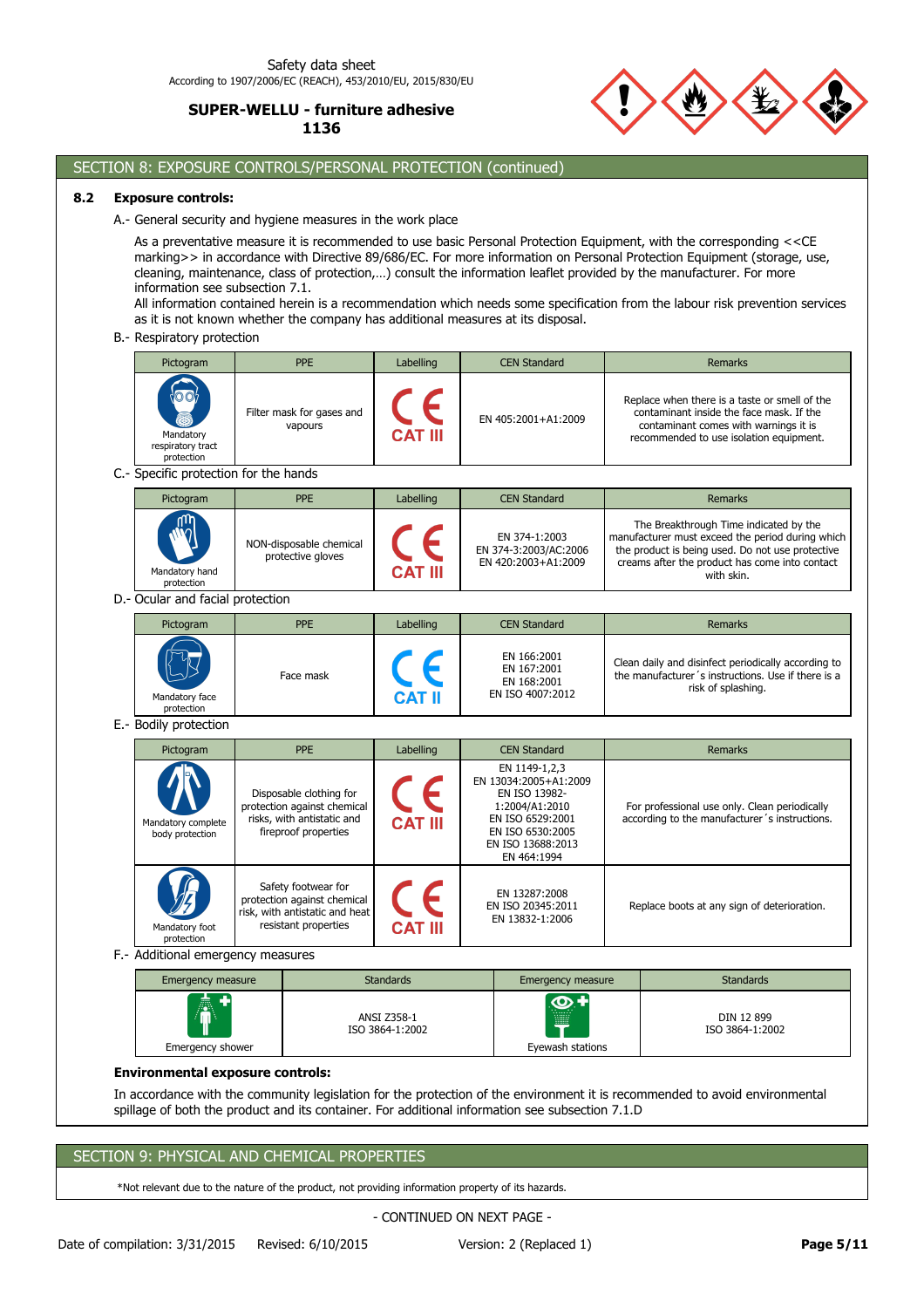

# SECTION 9: PHYSICAL AND CHEMICAL PROPERTIES (continued) Physical state at 20 °C: Liquid Energy and the United States at 20 °C: **Appearance:** For complete information see the product datasheet. **9.1 Information on basic physical and chemical properties:**

|     | Appearance:                                  | Not available         |
|-----|----------------------------------------------|-----------------------|
|     | Color:                                       | Red-brown             |
|     | Odor:                                        | Acre                  |
|     | <b>Volatility:</b>                           |                       |
|     | Boiling point at atmospheric pressure:       | 86 °C                 |
|     | Vapour pressure at 20 °C:                    | 14362 Pa              |
|     | Vapour pressure at 50 °C:                    | 45509 Pa (46 kPa)     |
|     | Evaporation rate at 20 °C:                   | Non-applicable *      |
|     | <b>Product description:</b>                  |                       |
|     | Density at 20 °C:                            | 811 kg/m <sup>3</sup> |
|     | Relative density at 20 °C:                   | 0.811                 |
|     | Dynamic viscosity at 20 °C:                  | Non-applicable *      |
|     | Kinematic viscosity at 20 °C:                | Non-applicable *      |
|     | Kinematic viscosity at 40 °C:                | $<$ 20.5 $<$ CSt      |
|     | Concentration:                               | Non-applicable *      |
|     | pH:                                          | Non-applicable *      |
|     | Vapour density at 20 °C:                     | Non-applicable *      |
|     | Partition coefficient n-octanol/water 20 °C: | Non-applicable *      |
|     | Solubility in water at 20 °C:                | Non-applicable *      |
|     | Solubility properties:                       | Non-applicable *      |
|     | Decomposition temperature:                   | Non-applicable *      |
|     | Melting point/freezing point:                | Non-applicable *      |
|     | <b>Flammability:</b>                         |                       |
|     | Flash Point:                                 | $-8$ °C               |
|     | Autoignition temperature:                    | 200 °C                |
|     | Lower flammability limit:                    | Not available         |
|     | Upper flammability limit:                    | Not available         |
| 9.2 | <b>Other information:</b>                    |                       |
|     | Surface tension at 20 °C:                    | Non-applicable *      |
|     | Refraction index:                            | Non-applicable *      |
|     |                                              |                       |

\*Not relevant due to the nature of the product, not providing information property of its hazards.

# SECTION 10: STABILITY AND REACTIVITY

## **10.1 Reactivity:**

No hazardous reactions are expected because the product is stable under recommended storage conditions. See section 7.

# **10.2 Chemical stability:**

Chemically stable under the conditions of storage, handling and use.

# **10.3 Possibility of hazardous reactions:**

Under the specified conditions, hazardous reactions that lead to excessive temperatures or pressure are not expected.

# **10.4 Conditions to avoid:**

Applicable for handling and storage at room temperature: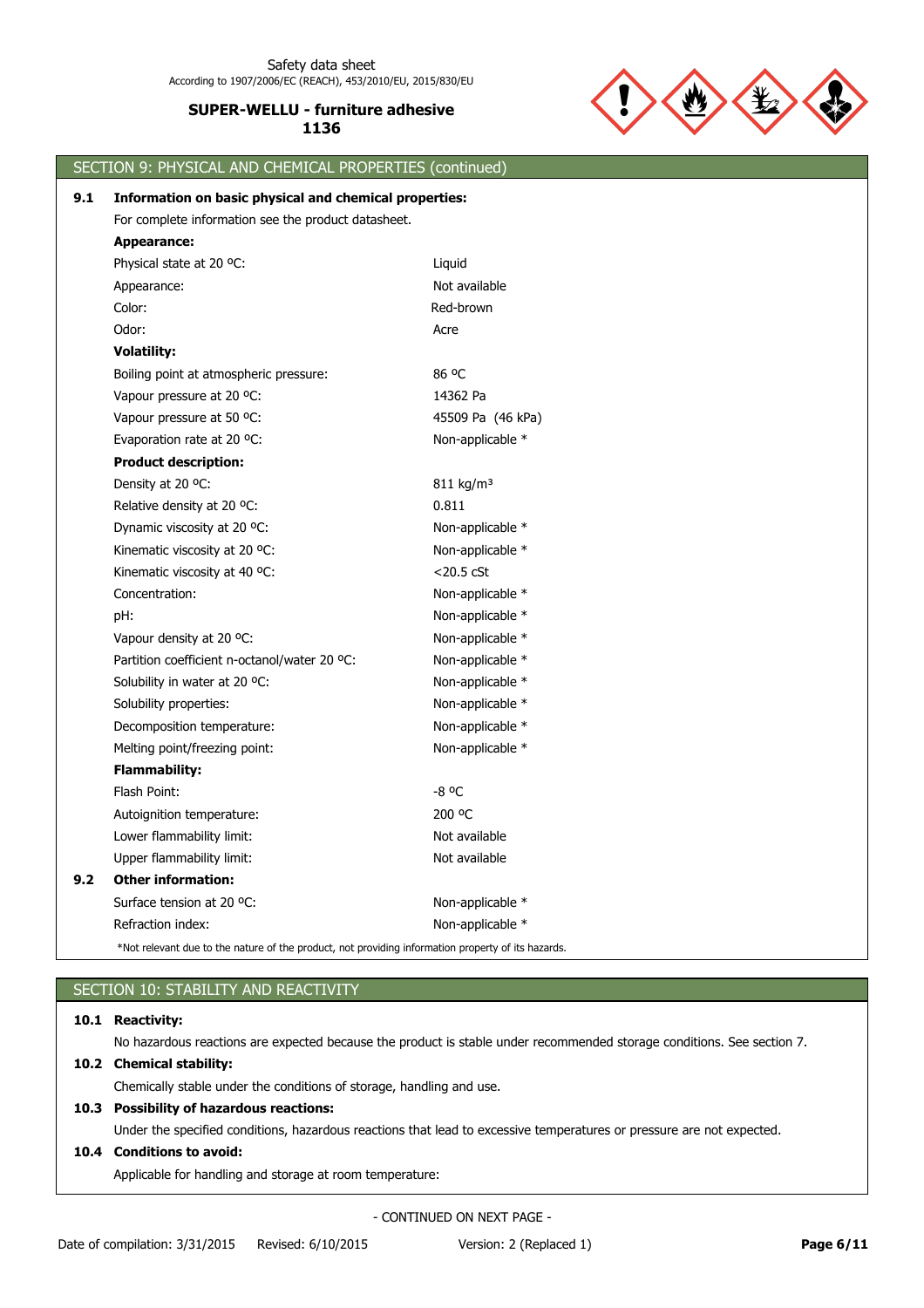#### Safety data sheet According to 1907/2006/EC (REACH), 453/2010/EU, 2015/830/EU

# **SUPER-WELLU - furniture adhesive 1136**



|                                 | SECTION 10: STABILITY AND REACTIVITY (continued) |                  |                         |                       |                               |  |  |  |  |
|---------------------------------|--------------------------------------------------|------------------|-------------------------|-----------------------|-------------------------------|--|--|--|--|
|                                 | Shock and friction                               | Contact with air | Increase in temperature | Sunlight              | Humidity                      |  |  |  |  |
|                                 | Not applicable                                   | Not applicable   | Risk of combustion      | Avoid direct impact   | Not applicable                |  |  |  |  |
| Incompatible materials:<br>10.5 |                                                  |                  |                         |                       |                               |  |  |  |  |
|                                 | <b>Acids</b>                                     | Water            | Combustive materials    | Combustible materials | <b>Others</b>                 |  |  |  |  |
|                                 | Not applicable                                   | Not applicable   | Avoid direct impact     | Not applicable        | Avoid alkalis or strong bases |  |  |  |  |

#### **10.6 Hazardous decomposition products:**

See subsection 10.3, 10.4 and 10.5 to find out the specific decomposition products. Depending on the decomposition conditions, complex mixtures of chemical substances can be released: carbon dioxide (CO2), carbon monoxide and other organic compounds.

# SECTION 11: TOXICOLOGICAL INFORMATION

#### **11.1 Information on toxicological effects:**

The experimental information related to the toxicological properties of the product itself is not available

#### **Dangerous health implications:**

In case of exposure that is repetitive, prolonged or at concentrations higher than recommended by the occupational exposure limits, it may result in adverse effects on health depending on the means of exposure:

A.- Ingestion:

- Acute toxicity: Based on available data, the classification criteria are not met, as it does not contain substances classified as dangerous for consumption. For more information see section 3.

- Corrosivity/Irritability: The consumption of a considerable dose can cause irritation in the throat, abdominal pain, nausea and vomiting.
- B- Inhalation:
	- Acute toxicity: Based on available data, the classification criteria are not met, as it does not contain substances classified as dangerous for inhalation. For more information see section 3.
	- Corrosivity/Irritability: Based on available data, the classification criteria are not met, as it does not contain substances classified as dangerous for this effect. For more information see section 3.
- C- Contact with the skin and the eyes:
	- Contact with the skin: Produces skin inflammation.
	- Contact with the eyes: Produces eye damage after contact.
- D- CMR effects (carcinogenicity, mutagenicity and toxicity to reproduction):
	- Carcinogenicity: Based on available data, the classification criteria are not met, as it does not contain substances classified as dangerous for the effects mentioned. For more information see section 3.
	- Mutagenicity: Based on available data, the classification criteria are not met, as it does not contain substances classified as
	- dangerous for this effect. For more information see section 3. Reproductive toxicity: Suspected of damaging fertility.
- E- Sensitizing effects:
	- Respiratory: Based on available data, the classification criteria are not met, as it does not contain substances classified as dangerous with sensitising effects. For more information see section 3.
	- Cutaneous: Based on available data, the classification criteria are not met, as it does not contain substances classified as dangerous for this effect. For more information see section 3.
- F- Specific target organ toxicity (STOT)-time exposure:
	- Exposure in high concentration can cause a breakdown in the central nervous system causing headache, dizziness, vertigo, nausea, vomiting, confusion, and in serious cases, loss of consciousness.
- G- Specific target organ toxicity (STOT)-repeated exposure:
	- Specific target organ toxicity (STOT)-repeated exposure: Based on available data, the classification criteria are not met, however, it does contain substances which are classified as dangerous due to repetitive exposure. For more information see section 3.
	- Skin: Repeated exposure may cause skin dryness or cracking
- H- Aspiration hazard:

The consumption of a considerable dose can cause pulmonary damage.

#### **Other information:**

Non-applicable

## **Specific toxicology information on the substances:**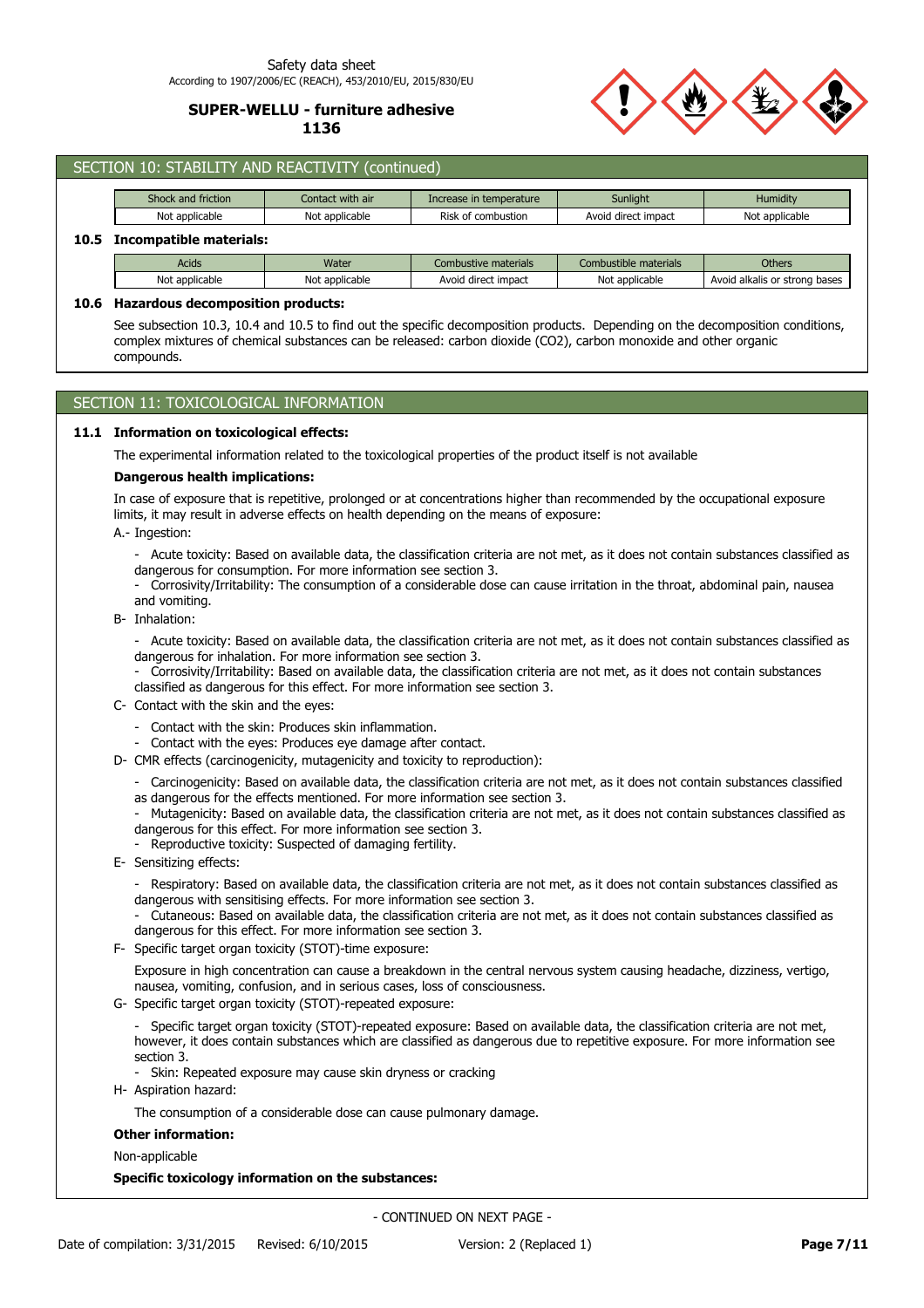

# SECTION 11: TOXICOLOGICAL INFORMATION (continued)

| <b>Identification</b>                                                                                       |                        | Acute toxicity | Genus  |
|-------------------------------------------------------------------------------------------------------------|------------------------|----------------|--------|
| Acetone                                                                                                     | LD50 oral              | 5800 mg/kg     | Rat    |
| CAS: 67-64-1                                                                                                | LD50 dermal            | 7426 mg/kg     | Rabbit |
| EC: $200 - 662 - 2$                                                                                         | LC50 inhalation        | 76 mg/L (4 h)  | Rat    |
| Naphtha (petroleum), hydrotreated light naphthenic, < 0,1 % EINECS 200-753-7<br>(contains n-hexan 45 vol-%) | LD50 oral              | 5100 mg/kg     | Rat    |
| CAS: 64742-49-0                                                                                             | LD50 dermal            | 3160 mg/kg     | Rabbit |
| EC: Non-applicable                                                                                          | <b>LC50</b> inhalation | 12 mg/L (4 h)  | Rat    |

# SECTION 12: ECOLOGICAL INFORMATION

The experimental information related to the eco-toxicological properties of the product itself is not available

## **12.1 Toxicity:**

| <b>Identification</b>                                                                                         |             | Acute toxicity       | <b>Species</b>        | Genus      |
|---------------------------------------------------------------------------------------------------------------|-------------|----------------------|-----------------------|------------|
| Solvent naphtha (petroleum), hydrotreated light naphthenic, <<br>0,1 % EINECS 200-753-7                       | <b>LC50</b> | $1 - 10$ mg/L (96 h) |                       | Fish       |
| CAS: 92062-15-2                                                                                               | <b>EC50</b> | 1 - 10 mg/L          |                       | Crustacean |
| EC: 295-529-9                                                                                                 | <b>EC50</b> | $1 - 10$ mg/L        |                       | Algae      |
| Solvent naphtha (petroleum), < 0.1 % EC 200-753-7                                                             | LC50        | 1 - 10 mg/L (96 h)   |                       | Fish       |
| CAS: 64742-89-8                                                                                               | <b>EC50</b> | 1 - 10 mg/L          |                       | Crustacean |
| EC: 265-192-2                                                                                                 | <b>EC50</b> | 1 - 10 ma/L          |                       | Algae      |
| Acetone                                                                                                       | <b>LC50</b> | 5540 mg/L (96 h)     | Oncorhynchus mykiss   | Fish       |
| CAS: 67-64-1                                                                                                  | <b>EC50</b> | 23.5 mg/L (48 h)     | Daphnia magna         | Crustacean |
| EC: $200 - 662 - 2$                                                                                           | <b>EC50</b> | 3400 mg/L (48 h)     | Chlorella pyrenoidosa | Algae      |
| Naphtha (petroleum), hydrotreated light naphthenic, $< 0.1$ %<br>EINECS 200-753-7 (contains n-hexan 45 vol-%) | <b>LC50</b> | $1 - 10$ mg/L (96 h) |                       | Fish       |
| CAS: 64742-49-0                                                                                               | <b>EC50</b> | 1 - 10 mg/L (96 h)   |                       | Crustacean |
| EC: Non-applicable                                                                                            | <b>EC50</b> | 1 - 10 mg/L          |                       | Algae      |

## **12.2 Persistence and degradability:**

| <b>Identification</b> | Degradability    |                | Biodegradability |            |
|-----------------------|------------------|----------------|------------------|------------|
| Acetone               | BOD <sub>5</sub> | Non-applicable | Concentration    | $100$ mg/L |
| CAS: 67-64-1          | <b>COD</b>       | Non-applicable | Period           | 28 days    |
| EC: 200-662-2         | BOD5/COD         | 0.96           | % Biodegradable  | $96\%$     |

## **12.3 Bioaccumulative potential:**

| <b>Identification</b>                                                                                       | Bioaccumulation potential |         |  |
|-------------------------------------------------------------------------------------------------------------|---------------------------|---------|--|
| Acetone                                                                                                     | <b>BCF</b>                |         |  |
| CAS: 67-64-1                                                                                                | Pow Log                   | $-0.24$ |  |
| EC: 200-662-2                                                                                               | Potential                 | Low     |  |
| Naphtha (petroleum), hydrotreated light naphthenic, < 0,1 % EINECS 200-753-7 (contains n-hexan<br>45 vol-%) | <b>BCF</b>                | 380     |  |
| CAS: 64742-49-0                                                                                             | Pow Log                   | 3.7     |  |
| EC: Non-applicable                                                                                          | Potential                 | High    |  |

## **12.4 Mobility in soil:**

| <b>Identification</b> | Absorption/desorption |                       | Volatility   |                                           |
|-----------------------|-----------------------|-----------------------|--------------|-------------------------------------------|
| Acetone               | Кос                   |                       | <b>Henry</b> | $2.929E+0$ Pa $\cdot$ m <sup>3</sup> /mol |
| CAS: 67-64-1          | Conclusion            | Very High             | Drv soil     | Yes                                       |
| EC: 200-662-2         | Surface tension       | $23040$ N/m $(25$ °C) | Moist soil   | <b>Yes</b>                                |

## **12.5 Results of PBT and vPvB assessment:**

Non-applicable

## **12.6 Other adverse effects:**

Not described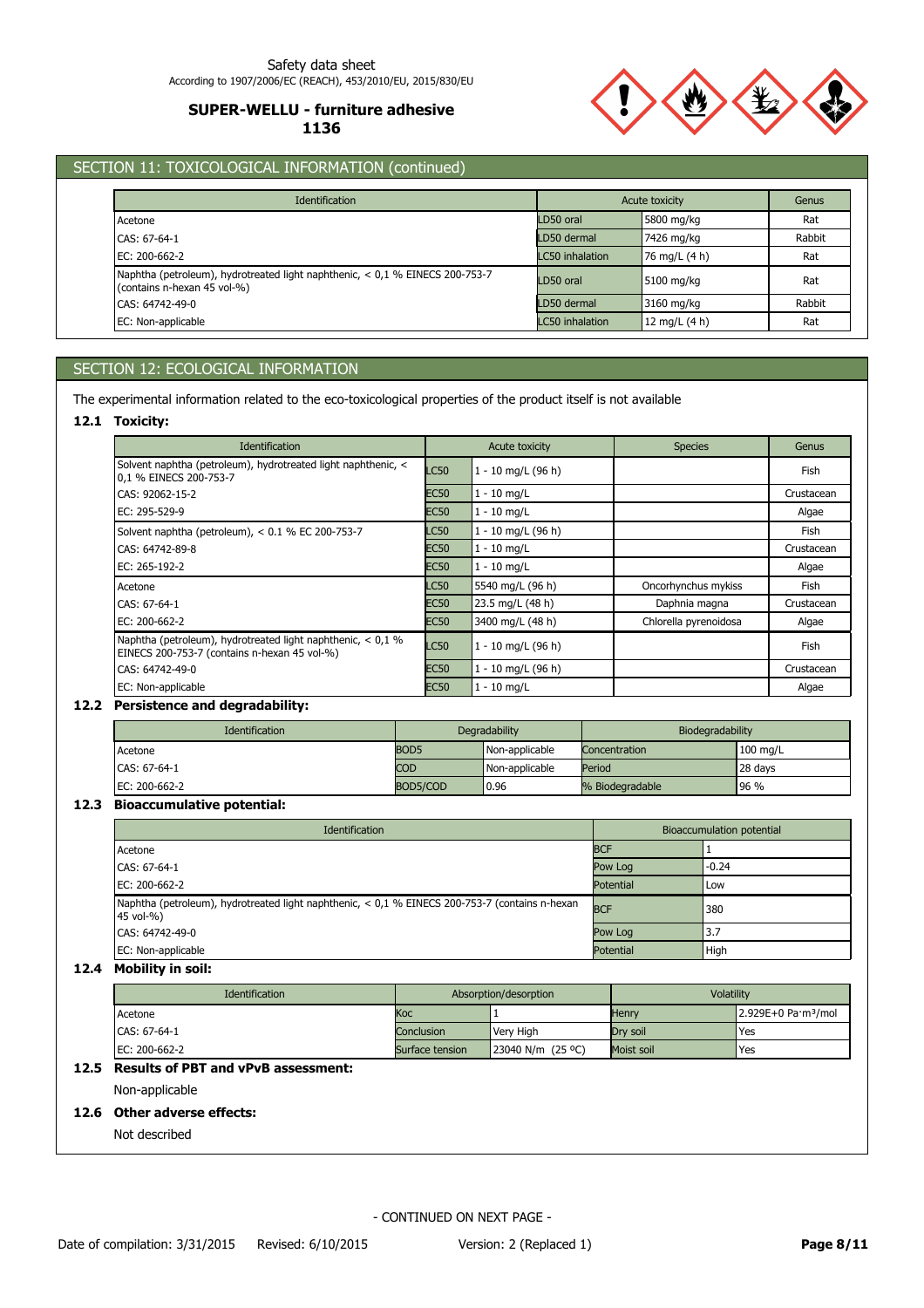

# SECTION 13: DISPOSAL CONSIDERATIONS

## **13.1 Waste treatment methods:**

| Code      | <b>Description</b>                                                                     | Waste class (Regulation (EU) No<br>1357/2014) |
|-----------|----------------------------------------------------------------------------------------|-----------------------------------------------|
| 08 04 09* | Waste adhesives and sealants containing organic solvents or other dangerous substances | Dangerous                                     |

#### **Type of waste (Regulation (EU) No 1357/2014):**

HP14 Ecotoxic, HP5 Specific Target Organ Toxicity (STOT)/Aspiration Toxicity, HP3 Flammable, HP4 Irritant — skin irritation and eye damage, HP10 Toxic for reproduction

#### **Waste management (disposal and evaluation):**

Consult the authorized waste service manager on the assessment and disposal operations in accordance with Annex 1 and Annex 2 (Directive 2008/98/EC). As under 15 01 (2014/955/EC) of the code and in case the container has been in direct contact with the product, it will be processed the same way as the actual product. Otherwise, it will be processed as non-dangerous residue. We do not recommended disposal down the drain. See paragraph 6.2.

## **Regulations related to waste management:**

In accordance with Annex II of Regulation (EC) nº1907/2006 (REACH) the community or state provisions related to waste management are stated

Community legislation: Directive 2008/98/EC, 2014/955/EU, Regulation (EU) No 1357/2014

# SECTION 14: TRANSPORT INFORMATION

## **Transport of dangerous goods by land:**

With regard to ADR 2015 and RID 2015:

| ¥                                    |  | 14.1 UN number:<br>14.2 UN proper shipping name:<br>14.3 Transport hazard class(es):<br>Labels:<br>14.4 Packing group:<br>14.5 Dangerous for the<br>environment: | <b>UN1133</b><br>ADHESIVES containing flammable liquid<br>3<br>3<br>II<br>Yes |  |  |
|--------------------------------------|--|------------------------------------------------------------------------------------------------------------------------------------------------------------------|-------------------------------------------------------------------------------|--|--|
|                                      |  | 14.6 Special precautions for user                                                                                                                                |                                                                               |  |  |
|                                      |  | Special regulations:                                                                                                                                             | 640D                                                                          |  |  |
|                                      |  | Tunnel restriction code:                                                                                                                                         | D/E                                                                           |  |  |
|                                      |  | Physico-Chemical properties:                                                                                                                                     | see section 9                                                                 |  |  |
|                                      |  | Limited quantities:                                                                                                                                              | 5 L                                                                           |  |  |
|                                      |  | 14.7 Transport in bulk according<br>to Annex II of Marpol and<br>the IBC Code:                                                                                   | Non-applicable                                                                |  |  |
|                                      |  | Transport of dangerous goods by sea:                                                                                                                             |                                                                               |  |  |
| With regard to IMDG 37-14:           |  |                                                                                                                                                                  |                                                                               |  |  |
|                                      |  | 14.1 UN number:                                                                                                                                                  | <b>UN1133</b>                                                                 |  |  |
|                                      |  | 14.2 UN proper shipping name:                                                                                                                                    | ADHESIVES containing flammable liquid                                         |  |  |
|                                      |  | 14.3 Transport hazard class(es):                                                                                                                                 | 3                                                                             |  |  |
|                                      |  | Labels:                                                                                                                                                          | 3                                                                             |  |  |
|                                      |  | 14.4 Packing group:                                                                                                                                              | II                                                                            |  |  |
|                                      |  | 14.5 Dangerous for the<br>environment:                                                                                                                           | Yes                                                                           |  |  |
|                                      |  | 14.6 Special precautions for user                                                                                                                                |                                                                               |  |  |
|                                      |  | Special regulations:                                                                                                                                             | 944                                                                           |  |  |
|                                      |  | EmS Codes:                                                                                                                                                       | $F-E, S-D$                                                                    |  |  |
|                                      |  | Physico-Chemical properties:                                                                                                                                     | see section 9                                                                 |  |  |
|                                      |  | Limited quantities:                                                                                                                                              | 5 L                                                                           |  |  |
|                                      |  | 14.7 Transport in bulk according<br>to Annex II of Marpol and<br>the IBC Code:                                                                                   | Non-applicable                                                                |  |  |
| Transport of dangerous goods by air: |  |                                                                                                                                                                  |                                                                               |  |  |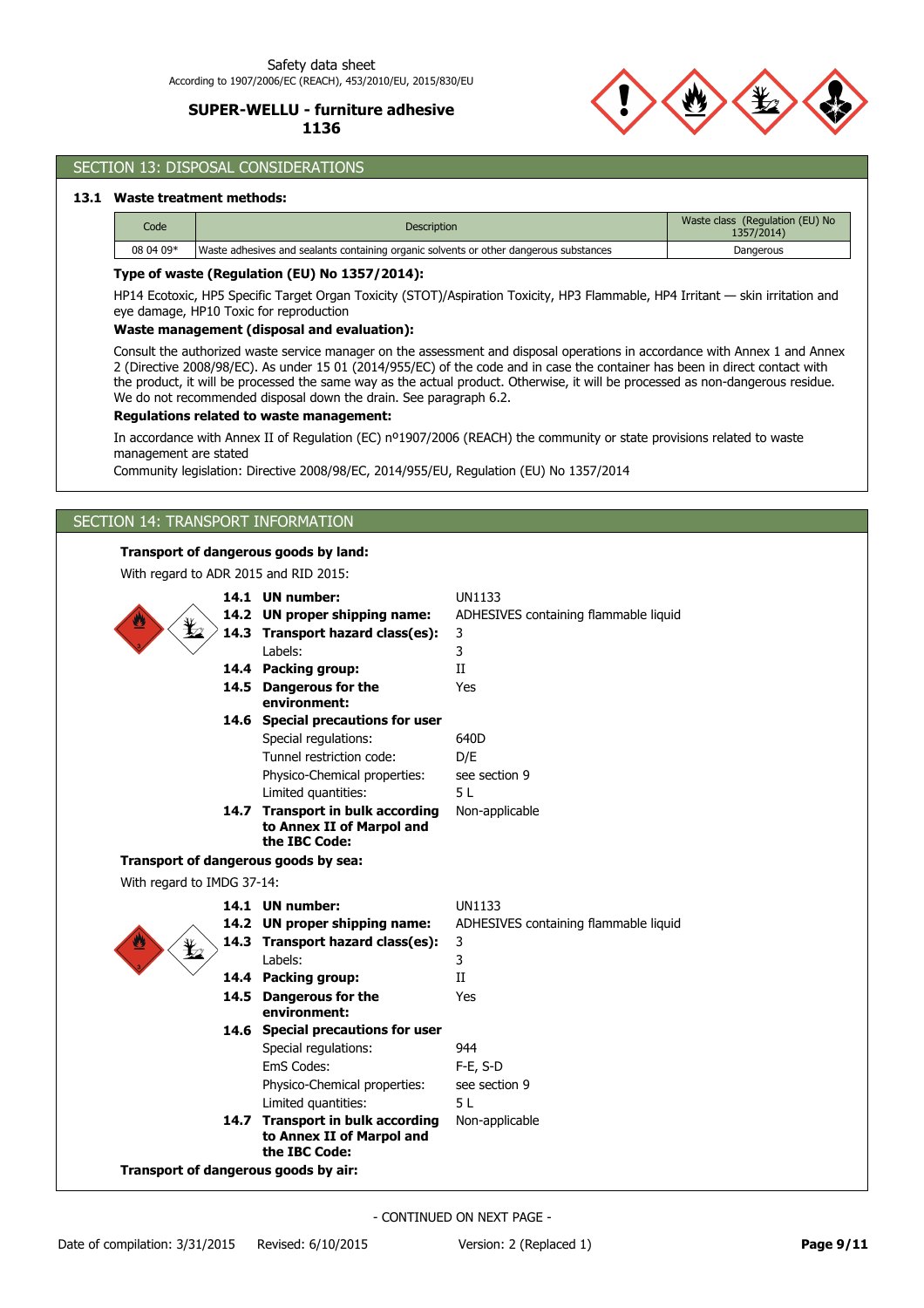

# SECTION 14: TRANSPORT INFORMATION (continued) With regard to IATA/ICAO 2015: **14.6 Special precautions for user 14.4 Packing group:** II **14.3 Transport hazard class(es):** 3 14.2 UN proper shipping name: **14.1 UN number:** UN1133 Physico-Chemical properties: see section 9 Labels: 3 **UN proper shipping name:** ADHESIVES containing flammable liquid **Dangerous for the 14.5** Yes **environment:** 14.7 Transport in bulk according Non-applicable **to Annex II of Marpol and the IBC Code:**

# SECTION 15: REGULATORY INFORMATION

## **15.1 Safety, health and environmental regulations/legislation specific for the substance or mixture:**

Candidate substances for authorisation under the Regulation (EC) 1907/2006 (REACH): Non-applicable

Substances included in Annex XIV of REACH ("Authorisation List") and sunset date: Non-applicable

Regulation (EC) 1005/2009, about substances that deplete the ozone layer: Non-applicable

Article 95, REGULATION (EU) No 528/2012: Non-applicable

REGULATION (EU) No 649/2012, in relation to the import and export of hazardous chemical products: Non-applicable

## **Limitations to commercialisation and the use of certain dangerous substances and mixtures (Annex XVII, REACH):**

Shall not be used, as substance or as mixtures in aerosol dispensers where these aerosol dispensers are intended for supply to the general public for entertainment and decorative purposes such as the following:

— metallic glitter intended mainly for decoration,

— artificial snow and frost,

- "whoopee" cushions,
- silly string aerosols,
- imitation excrement,
- horns for parties,
- decorative flakes and foams,
- artificial cobwebs,
- stink bombs.

#### **Specific provisions in terms of protecting people or the environment:**

It is recommended to use the information included in this safety data sheet as data used in a risk evaluation of the local circumstances in order to establish the necessary risk prevention measures for the manipulation, use, storage and disposal of this product.

#### **Other legislation:**

The product could be affected by sectorial legislation

## **15.2 Chemical safety assessment:**

The supplier has not carried out evaluation of chemical safety.

## SECTION 16: OTHER INFORMATION

#### **Legislation related to safety data sheets:**

This safety data sheet has been designed in accordance with ANNEX II-Guide to the compilation of safety data sheets of Regulation (EC) Nº 1907/2006 (Regulation (EU) Nº 453/2010, Regulation (EC) Nº 2015/830)

**Modifications related to the previous security card which concerns the ways of managing risks. :**

CLP Regulation (EC) nº 1272/2008:

Precautionary statements

#### **Texts of the legislative phrases mentioned in section 2:**